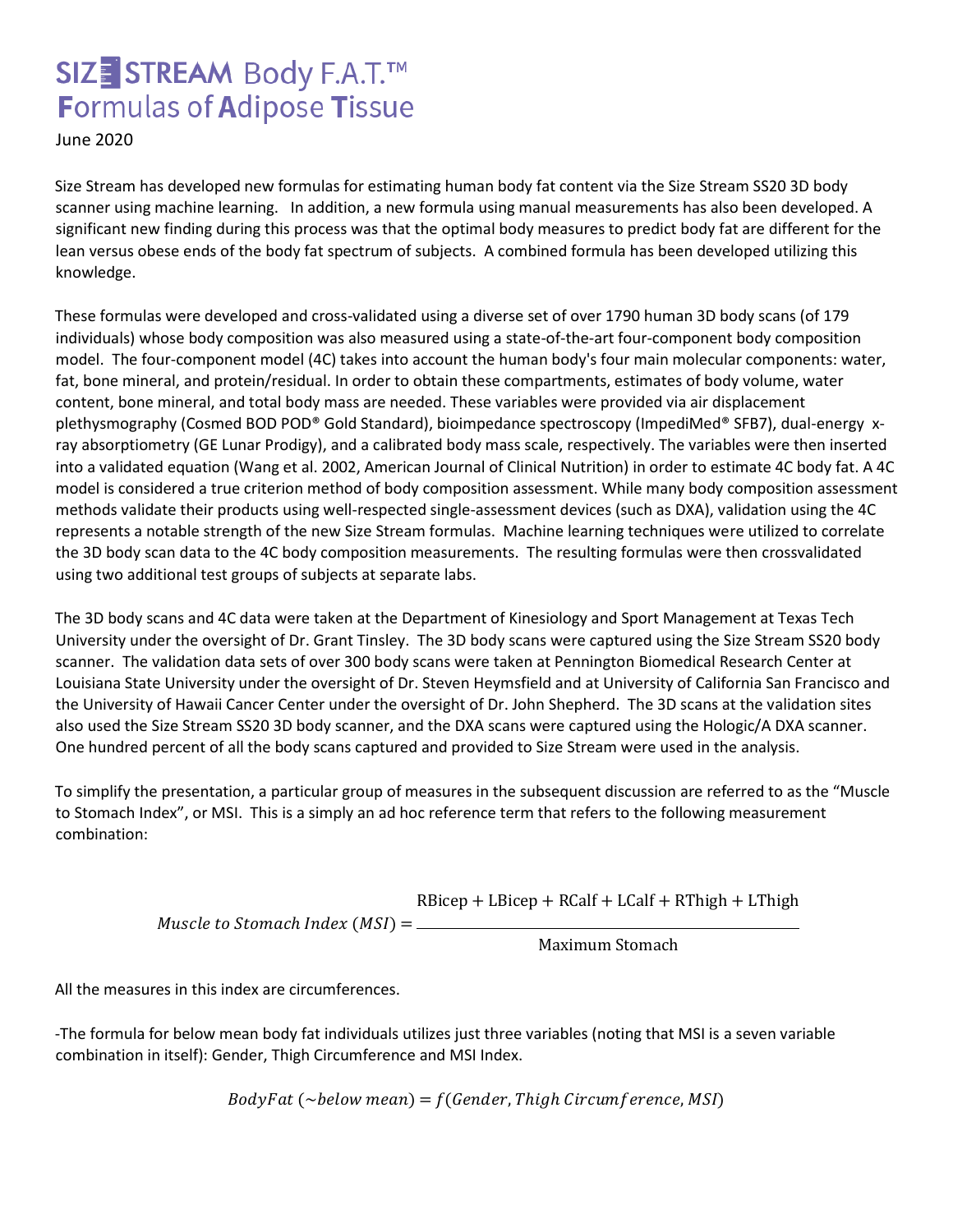-The formula for higher body fat individuals is gender independent and uses just three variables: Gender, Abdomen Circumference, and Total Body Surface Area.

#### $Body Fat (\sim above \, mean) = f(Gender, Abdomen Circumference, Body Surface \, Area)$

A decision/regression tree analysis was performed to identify what key identifying factor separates the lower versus higher body fat regimes. It was determined that the Abdomen Circumference was the significant factor and the criteria separation point was 40.75 inches of circumference, and roughly corresponded to the 25% body fat level. The statistical presence of maximum stomach circumference and abdomen circumference coincides with numerous prior studies indicating the importance of these measures in determining the presence of Abdominal Adipose Tissue, and its contribution to total body fat. Abdomen Circumference of 40.75 inches split the test population very close to the midpoint based on body fat %. The next most significant factor in both branches of the regression tree was "Gender".



*Figure 1 Regression Tree Analysis, X2 = Abdomen Circumference* 

Alternatively, a blending function in the close region around the domain of 40.75 inch Abdomen Circumference can be utilized, as both functions are effectively equivalent in that region.

Stepwise and Lasso Regression analysis was performed to develop the detailed formulas based on the variables presented. Approximately 200 measures from the Size Stream SS20 automatic measurement software were considered. The detailed formula results are:

## $BodyFat\ % (Abdomen Circumference < 40.75 inches)$

 $= 48.837 - 7.2745$  (\* 1 for male,\* 0 for female) + 1.192 \* Right Thigh Circ – 17.387 \* MSI

## $BodyFat\ % (Abdomen Circumference > 40.75 inches)$

 $= -1.1789 - 3.5143$  (\* 1 for male,\* 0 for female) + 1.3664 \* Abdomen Circ – 0.0069449 \* Body Surface Area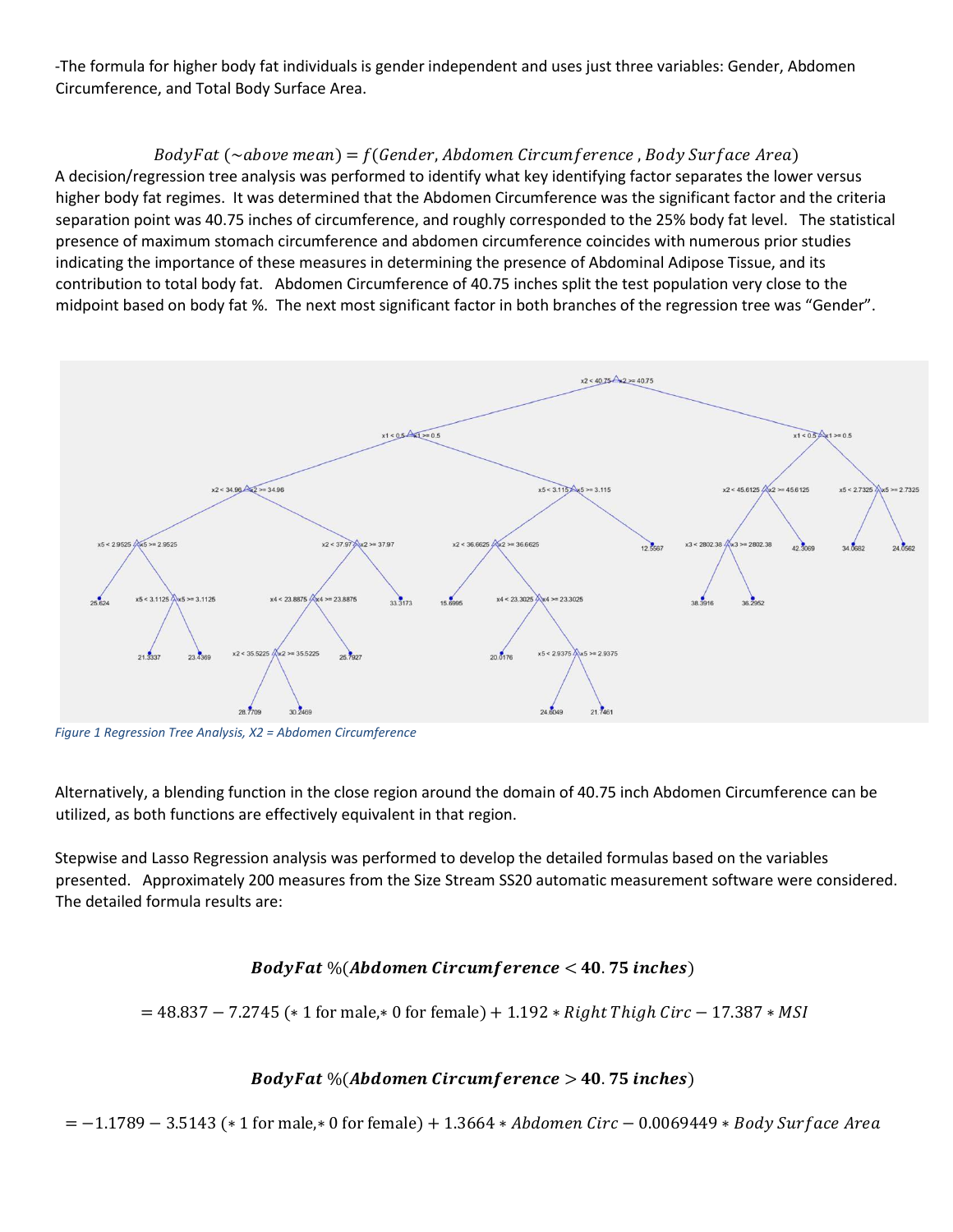Where

 $RBicep + LBicep + RCalf + LCalf + RThigh + LThigh$ 

Muscle to Stomach Index  $(MSI) =$ 

#### Maximum Stomach

Units of measure are "inches" of circumference and "square inches" of surface area.

This result avoids the pitfall of "overfitting" by leveraging only a small number of variables. One can observe that the <40.75 Bodyfat result is one that can easily be computed by taking 7 manual circumference measures, plus gender, albeit the accuracy would be dependent on an accurate manual measurement process. The measure process could be simplified further by taking one bicep/calf/thigh and doubling those values, leaving only 4 manual measures to be taken.

The new formulas yield impressive results with  $R^2$  (R SQUARED) > 0.9 in terms of lbs fat mass between the 4C data set and the estimate from the 3D body scan. The mean difference over the full data set is 0.13 lbs and the STD in terms of body fat percent difference is below 3 percent. The following figure illustrates the data comparison of the 4C body fat result (TT 4C fat mass) and the estimate from the Size Stream SS20 body scan showing the excellent correspondence at both the low and high ends of the population spectrum.



*Figure 2 Size Stream Fat Mass versus 4C model (lbs)*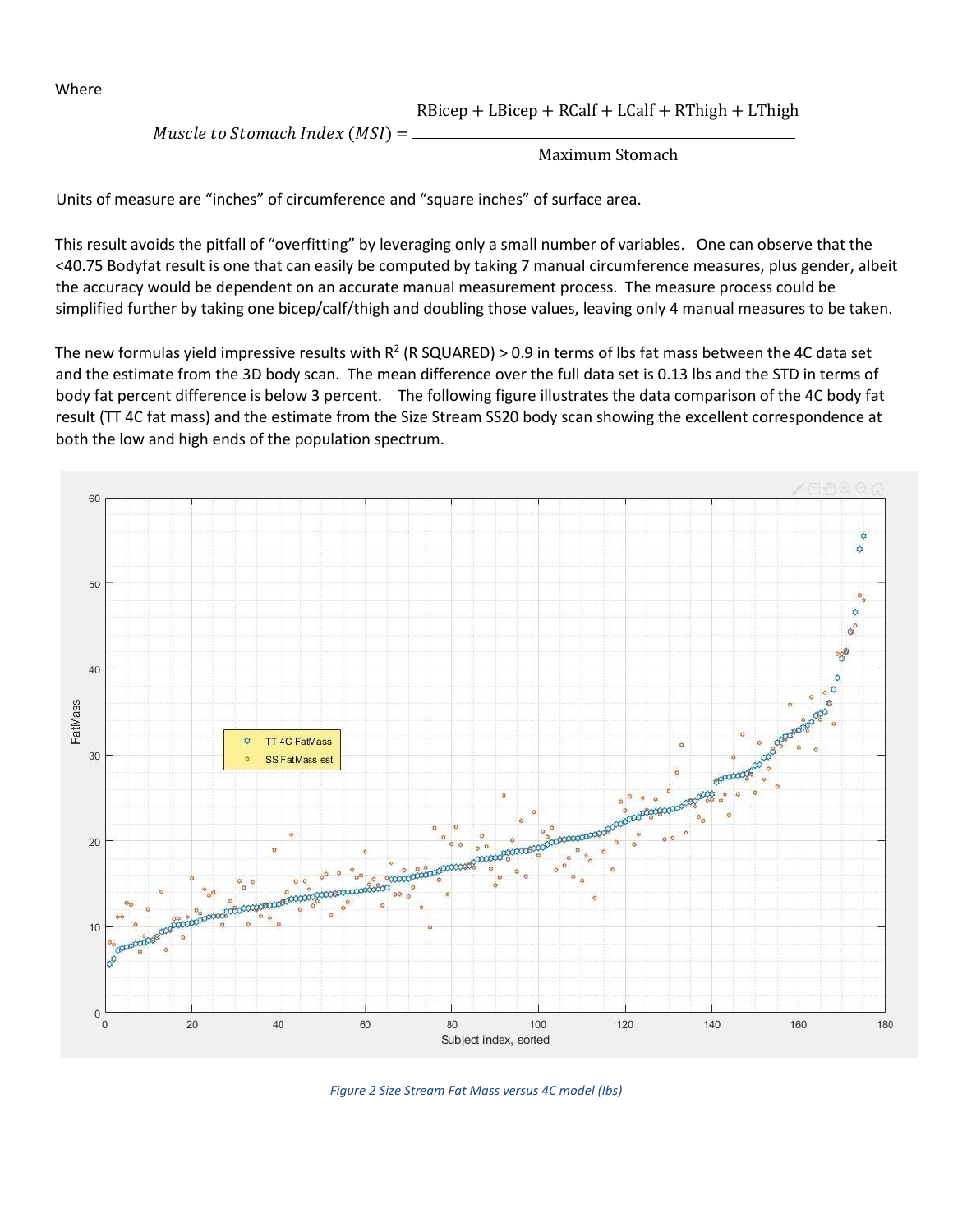To validate this result the developed formula was tested against the two validation data sets which used a DXA body fat estimate only, but still viewed as highly accurate, and perhaps the best result one can get by measuring with only a single device. The results over both test groups were  $R^2 \sim 0.8$  with a mean difference of  $\sim$  1.5 lbs of fat mass.

The following figure shows the result using only the portion of the formula specified for Abdomen Circumference < 40.75 inches. Additional deviation occurs in the high body fat regime without the incorporation of Abdomen Circumference and Total Body Surface Area into the equations, with the predicted result being lower than that measured by the 4C model. A three dimensional measuring system is required to produce Total Body Surface Area, or one could use estimates of surface area available based on height and weight.



*Figure 3 Fat Mass prediction only using the formula for Abdomen Circumference < 40.75*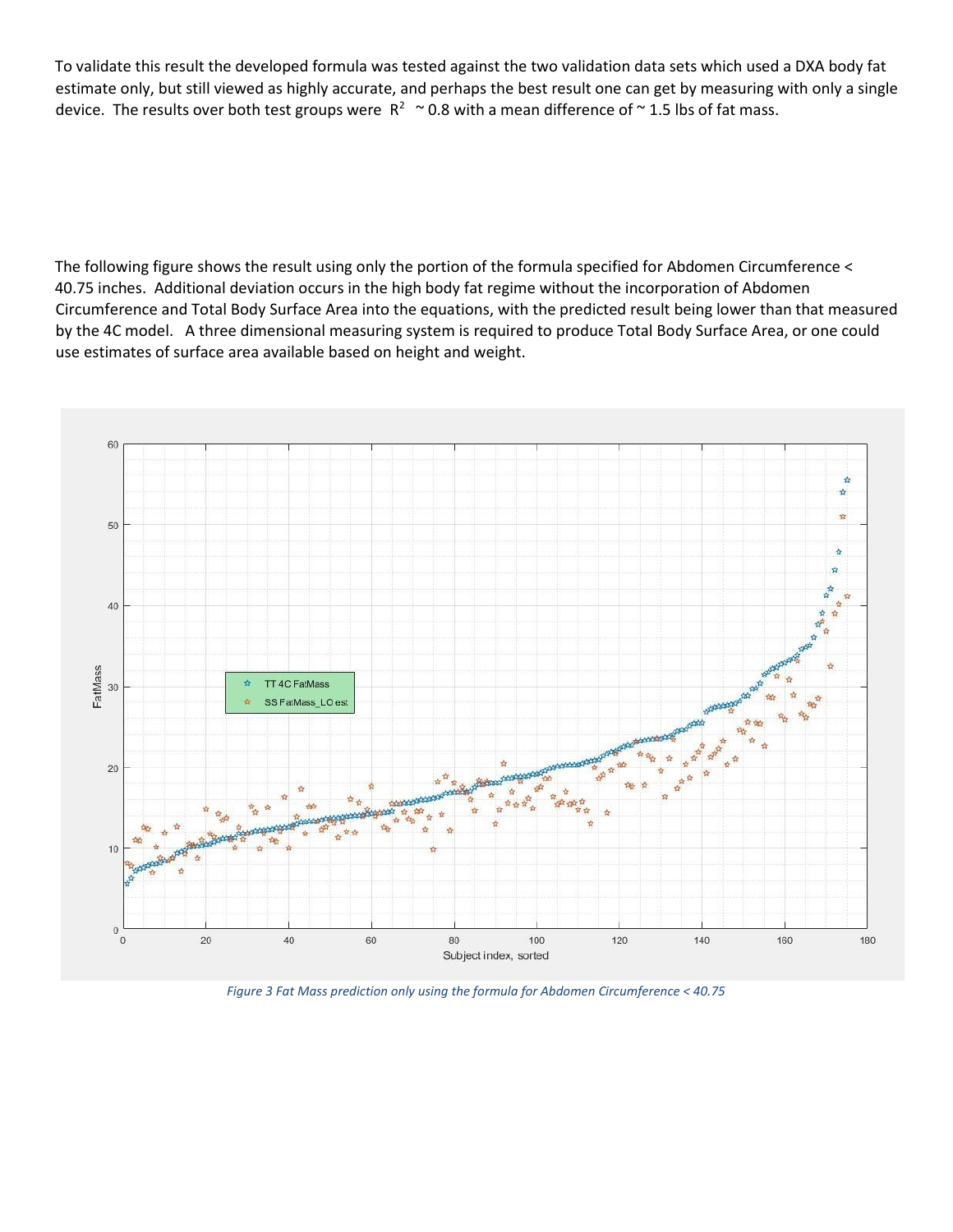



*Figure 4 Body Scanner Measurement Locations* 

Measurement Definitions:

**Abdomen Circumference**: A horizontal circumference at the forward most projection point between the front waist point and the level of the maximum seat rear projection (between the waist and seat height).

**Calf Circumference**: The maximum girth measured above the ankle but below the knee.

**Bicep Circumference**: The largest girth in the upper arm.

**Thigh Circumference**: The leg girth measured two inches below the crotch point.

**Maximum Stomach Circumference**: The maximum horizontal circumference taken above the waist but below the bust/chest point.